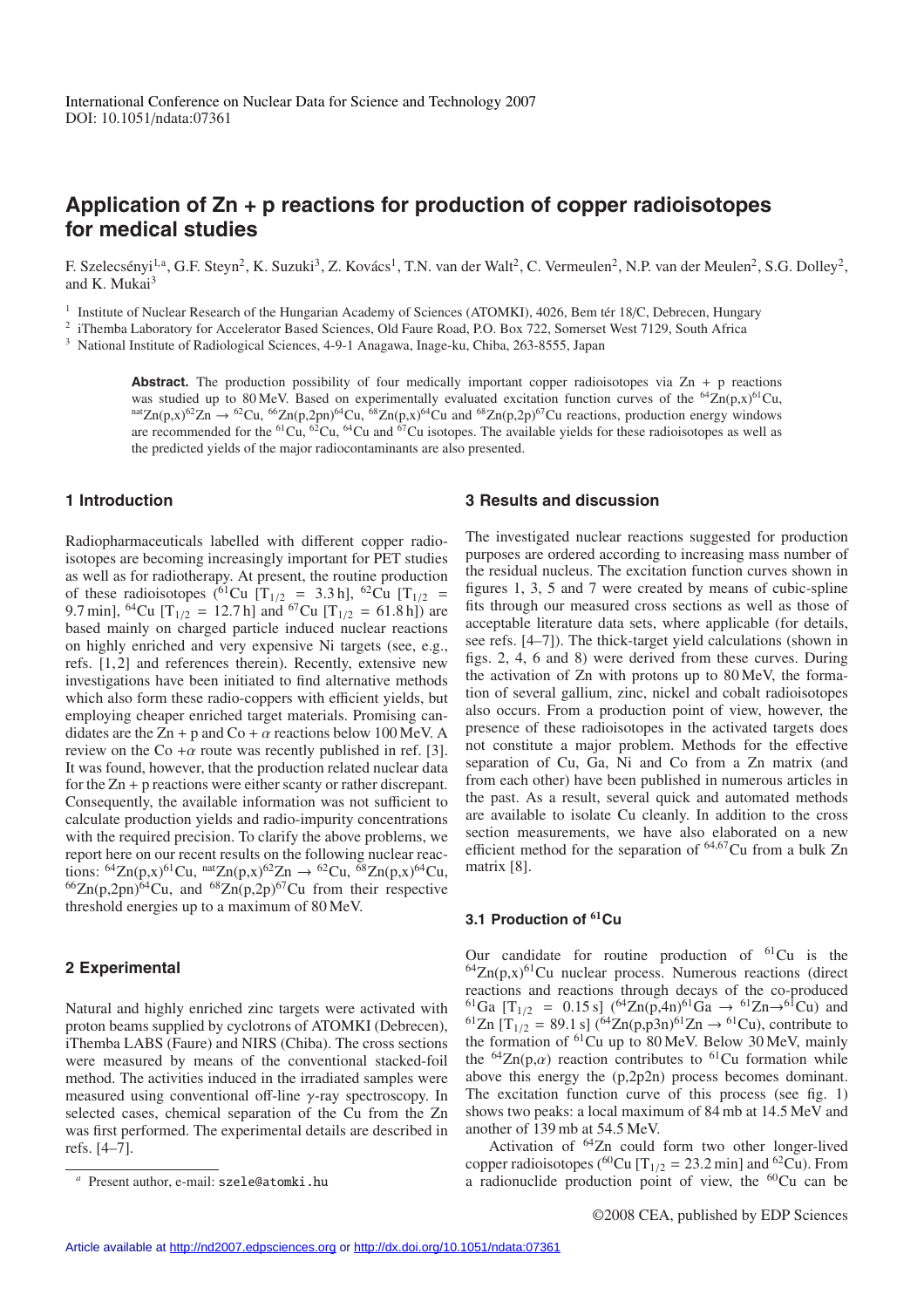

**Fig. 1.** Excitation functions of the <sup>64</sup>Zn(p,x)<sup>60</sup>Cu and <sup>64</sup>Zn(p,x)<sup>61</sup>Cu nuclear processes.

considered as the major contaminant. The excitation function curve of the  ${}^{64}Zn(p,x) {}^{60}Cu$  process is also shown in figure 1 (contributing reactions:  ${}^{64}Zn(p,\alpha n)^{60}Cu$ ,  ${}^{64}Zn(p,2p3n)^{60}Cu$ ,  ${}^{64}Zn(p,5n)^{60}Ga \rightarrow {}^{60}Zn \rightarrow {}^{60}Cu$  and  ${}^{64}Zn(p,p4n)^{60}Zn \rightarrow {}^{60}Cu$ . This process has one peak below 80 MeV (at about 28.5 MeV with a maximum of 54 mb). Using the excitation function curves of figure 1, integral thick-target yields were calculated up to 70 MeV. The results are plotted in figure 2. By analyzing these results, it can be concluded that two energy windows can be employed for routine production of  ${}^{61}Cu$ . At a low energy cyclotron,  $19 \rightarrow 10$  MeV, the available yield is 9.9 mCi/ $\mu$ Ah with 0.05 mCi/ $\mu$ Ah <sup>60</sup>Cu contamination at the end of bombardment (EOB). Having higher proton energies, one can use an energy window of  $67 \rightarrow 60$  MeV, where the available yield amounts to  $38$  mCi/ $\mu$ Ah. In the latter case, however, a substantial amount of  ${}^{60}Cu$  (and  ${}^{62}Cu$ ) is also formed. The percentage of this contamination strongly depends on the actual irradiation time. Assuming a 1 h irradiation time, the activity of  ${}^{60}$ Cu reaches 86 mCi/ $\mu$ A at EOB. However, during the time of separation and labelling  $(3-4 h)$  the <sup>60</sup>Cu activity decays to an acceptable level  $\left(\langle 1\% \rangle \right)$ .

### **3.2 Production of <sup>62</sup>Zn/62Cu generator**

The practical production of <sup>62</sup>Cu is based on the  $^{62}Zn/^{62}Cu$ generator. Nowadays, <sup>62</sup>Zn [T<sub>1/2</sub> = 9.2 h] is routinely produced via the  $<sup>nat</sup>Cu + p$  reaction [9]. However, at higher</sup> energies the  $natZn(p,x)^{62}Zn$  process could be a competitor. In the case of the  $\overline{Z}$ n + p route, the <sup>62</sup>Zn activity is a result of cumulative production. 62Zn is formed in direct reactions and through the production of <sup>62</sup>Ga [T<sub>1/2</sub> = 116.1 ms] that decays  $100\%$  to <sup>62</sup>Zn. Although seven reactions contribute to the formation of  ${}^{62}Zn$  using a natural zinc target up to 70 MeV, mainly the  $^{64}Zn(p,p2n)^{62}Zn$  reaction is dominant from the point of view of the shape of the excitation function curve (see fig. 3). The "cumulative" excitation function curve has a maximum of about 48 mb at 39 MeV.

Based on the above excitation function curve, we have calculated the expected integral thick-target yields for the



**Fig. 2.** Integral thick-target yields of the  ${}^{64}Zn(p,x) {}^{60}Cu$  and  $^{64}Zn(p,x)^{61}Cu$  nuclear processes.



**Fig. 3.** Excitation function of the  $natZn(p,x)^{62}Zn$  nuclear process.

 $n^{\text{nat}}Zn(p,x)^{62}Zn$  process up to 70 MeV. These results are shown in figure 4. For comparison, we have also calculated the yield of the  $natCu(p,xn)^{62}Zn$  process using the recommended crosssection data presented in ref. [10]. On the basis of these calculations, it can be seen that the  $<sup>nat</sup>Zn(p,x)$  process produces</sup> more activity above 50 MeV than the  $<sup>nat</sup>Cu(p,xn)$  one. In the</sup> energy window from 70 down to 30 MeV, the available EOB yield is around 19 mCi/ $\mu$ Ah. This value is 2.5 times higher than the yield from the  $<sup>nat</sup>Cu(p,xn)$  process in the same energy</sup> region.

Note that preparation of  ${}^{62}Zn/{}^{62}Cu$  generators via the  $Zn + p$  route is somewhat more complicated than in the case of the  $Cu + p$  route. It needs more steps to separate the radioactive gallium, copper and nickel isotopes from the zinc matrix. However, these methods are well known, therefore the necessary separations can be done quickly and with high efficiency. As a result, high-purity 62Zn can readily be obtained in the final product.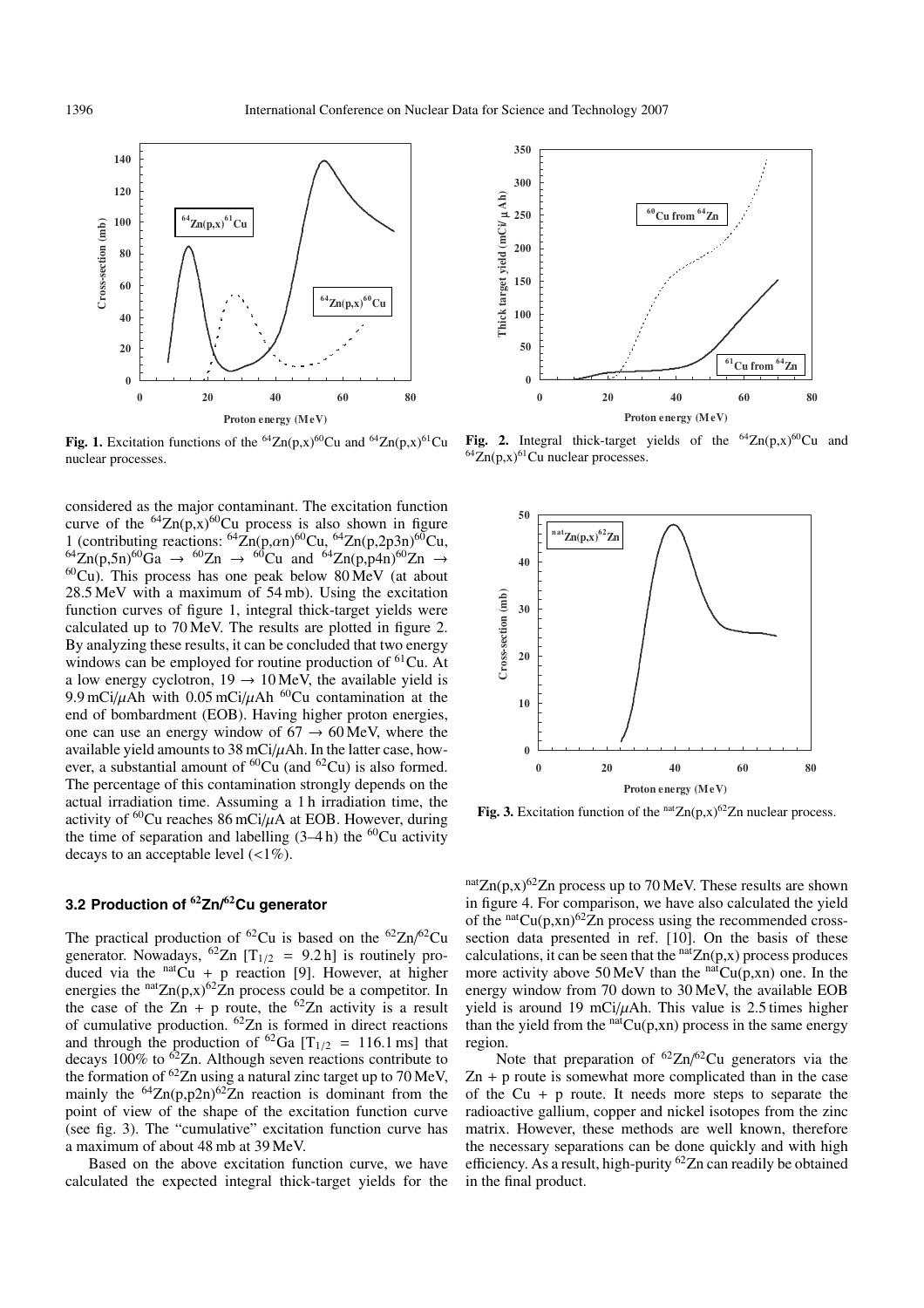

Fig. 4. Integral thick-target yields of the  $natZn(p,x)^{62}Zn$  and  $natCu(p,xn)^{62}Zn$  nuclear processes.

# **3.3 Production of <sup>64</sup>Cu**

Both <sup>66</sup>Zn and <sup>68</sup>Zn targets can be used for practical <sup>64</sup>Cu production. In the case of  $^{66}Zn$ , only the  $^{66}Zn(p,2pn)$  reaction forms the required radioisotope. The excitation function curve (shown in fig. 5) shows a peak at about 45 MeV with a maximum of 80 mb. The longest-lived radio-copper contamination in <sup>64</sup>Cu production is the <sup>61</sup>Cu. It is formed via the <sup>66</sup>Zn(p, $\alpha$ 2n) and  ${}^{66}Zn(p,2p4n)$  reactions. As can be seen in figure 5, this excitation function curve peaks with a value of 46 mb at about 42 MeV. To evaluate the optimum production conditions, we have calculated the yields of <sup>61</sup>Cu and <sup>64</sup>Cu. These results are plotted in figure 6. According to our calculations, a 21.0 mCi/ $\mu$ Ah EOB yield of <sup>64</sup>Cu is expected in the energy range from 70 to 35 MeV while for  ${}^{61}$ Cu it is 32.8 mCi/uAh. To reach a minimum  ${}^{61}$ Cu contamination level of 1% at the time of administration, one has to wait at least 34 h (taking a 1 hour activation time into account). This way, the applicable yield will decrease to 3.3 mCi $\mu$ Ah. By using a higher bombarding energy, the available yield at EOB will increase, but consequently the required cooling period will also be much longer. Since the half-life of the contaminant is 3.7 times smaller than that of  ${}^{64}Cu$ , a product which is almost free from other Cu radioisotopes can be obtained after a proper cooling time. This is considered to be one of the main advantages of this method.

In the investigated energy region, two reactions contribute to the formation of  ${}^{64}$ Cu on  ${}^{68}$ Zn. Below 36 MeV, only the  ${}^{68}Zn(p,\alpha n)^{64}$ Cu reaction channel is open but beyond this energy the  ${}^{68}Zn(p,2p3n){}^{64}Cu$  reaction becomes dominant. The excitation function curve shows a first peak at about 26 MeV with a maximum of 64 mb (see fig. 7). After a minimum of 10 mb at about 40 MeV, the curve increases again with increasing energy. It reaches a second maximum near 70 MeV with a value of about 55 mb. Up to  $80 \text{ MeV}$ , both  $^{61}$ Cu and  ${}^{67}Cu$  are important as radio-contaminants. The  ${}^{61}Cu$  is formed directly via the  ${}^{68}Zn(p,\alpha4n)$  reaction, while only the  $^{68}Zn(p,2p)$  process produces  $^{67}Cu$  below 70 MeV.

The excitation functions curves of the  ${}^{68}Zn(p,x){}^{61}Cu$  and  $68Zn(p,2p)$ <sup>67</sup>Cu reactions are shown in figure 7. The first



**Fig. 5.** Excitation functions of the  ${}^{66}Zn(p,x){}^{61}Cu$  and  $^{66}Zn(p,2pn)^{64}Cu$  nuclear reactions.



**Fig. 6.** Integral thick-target yields of the  ${}^{66}Zn(p,x) {}^{61}Cu$  and  $^{66}Zn(p,x)^{64}Cu$  nuclear processes.

reaction has a peak reaching a maximum of about 12 mb near 70 MeV. The latter one shows no peaks but increases monotonically up to 80 MeV. The integral thick-target yields of  ${}^{61}Cu$ ,  $64$ Cu and  $67$ Cu calculated from their respective excitation functions are shown in figure 8. Since the formation of the longestlived copper radioisotope,  ${}^{67}Cu$ , becomes significant at energies above  $25 \text{ MeV}$ , a <sup>64</sup>Cu yield of only about  $1.8$  mCi $/\mu$ Ah at EOB is available in radio-copper contaminantfree form (in the production energy range  $25 \rightarrow 10 \,\text{MeV}$ ). By allowing a 0.9% 67Cu contamination level at EOB, the available yield can be increased to  $5.0$  mCi/ $\mu$ Ah in the 37  $\rightarrow$  20 MeV energy range. Supposing a 5 h "application time" (for processing, PET study, etc.) the contamination level will remain at around 1% up to the end of this period. Although a significantly higher <sup>64</sup>Cu yield can be obtained above about  $40 \text{ MeV}$ , the  $67 \text{Cu}$  contamination level will also increase as a function of energy. Above 55 MeV, <sup>61</sup>Cu will also be produced in the activated target.